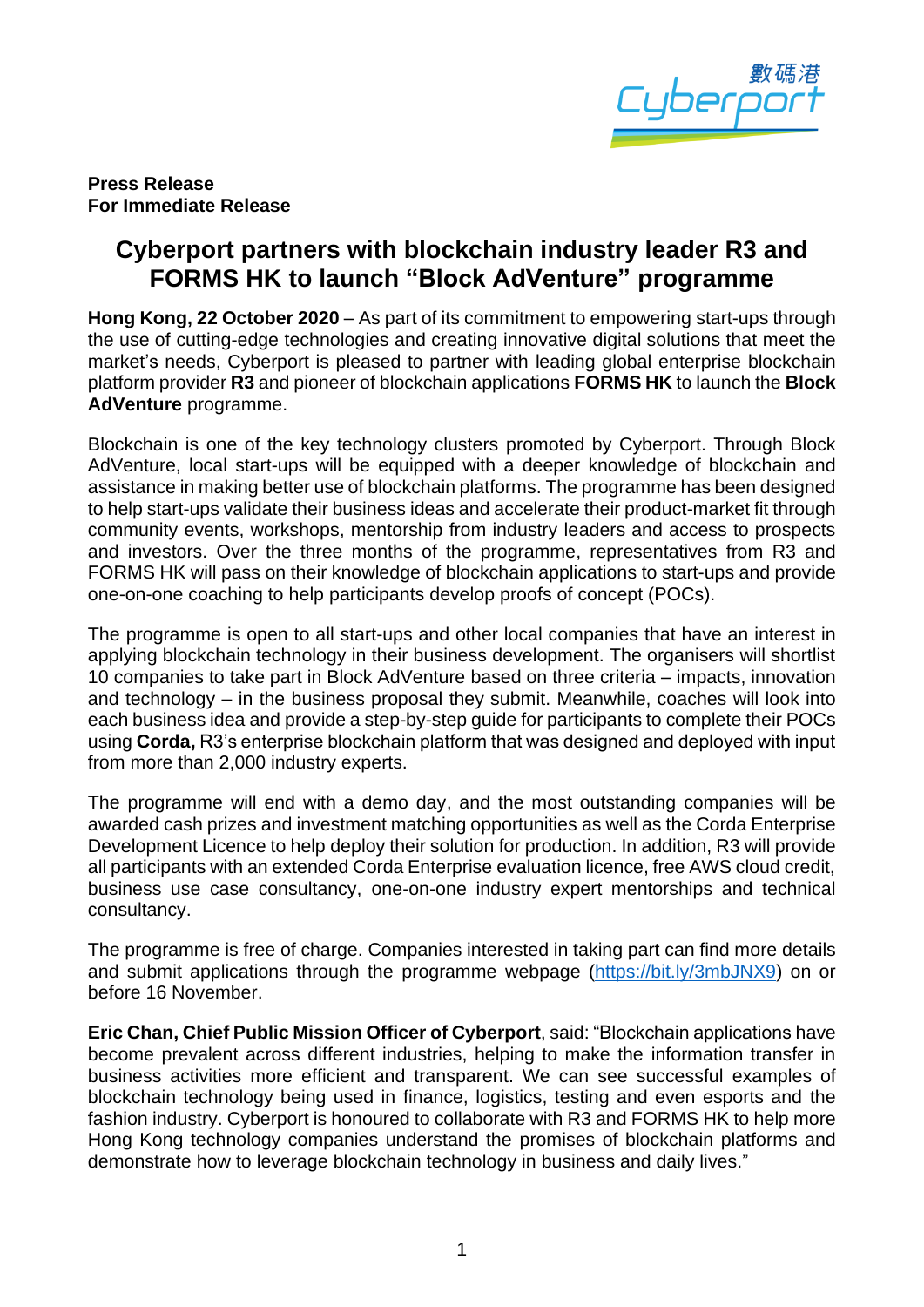

**Marc Liew, APAC Venture Development Lead of R3**, said: "R3 is proud to be deepening our collaboration with Hong Kong Cyberport and FORMS HK as they accelerate the city's digital growth and development of its vibrant technological ecosystem. With a commitment to supporting transformative businesses on their journey and promoting digital adoption, R3's Venture Development programme will serve as a gateway to the R3 ecosystem for entrepreneurs and start-ups seeking to leverage blockchain technology to accelerate their business. As the world of enterprise rapidly evolves, businesses need strong partnership networks and support to face a 'new normal' – and we will do everything we can to support Hong Kong's thriving technology sector in collaboration with our partners."

**Daniel Chan, Head of Blockchain Innovation Lab of FORMS HK**, said: "FORMS HK is excited to work together with Cyberport and R3 to help drive the next phase of blockchain adoption and regulatory-compliant innovations for Hong Kong. We are committed to promoting blockchain technology education and industry collaboration across financial and technology communities across Asia – and this is very meaningful to us as a cross-border FinTech leader, incubator and enabler for the local and overseas financial services industry. FORMS HK is honoured to serve a critical role in helping young companies and start-ups in developing tailored blockchain-enabled solutions and in unleashing their business value using blockchain technology."

Last Saturday (17 October), Cyberport joined R3 to co-organise a blockchain workshop for "Cyberport University Partnership Programme" participants and interested start-ups. The aim was to provide a deeper understanding of blockchain and demonstrate how to develop solutions using the Corda platform. "We are delighted that leading blockchain platform provider R3 has become a member of our Cyberport Technology Network. The Block AdVenture programme and the workshop would be parts of the multi-faceted collaborations between Cyberport and R3 to promote the application of blockchain technology and turn Hong Kong into a regional, or even global, blockchain hub."

Cyberport has also been promoting blockchain applications through a range of activities and programmes, including the "Blockchain and RegTech Speaker Series", held between August and October this year, as well as "Hong Kong Blockchain Week", organised with NexChange, that will take place in mid-November.

A number of start-ups in the Cyberport community have already developed blockchainbacked digital technology solutions covering areas such as FinTech, logistics, esports, social enterprises and more. Media interested in covering local blockchain developments are welcome to contact Cyberport's Communications and Stakeholder engagement team.

###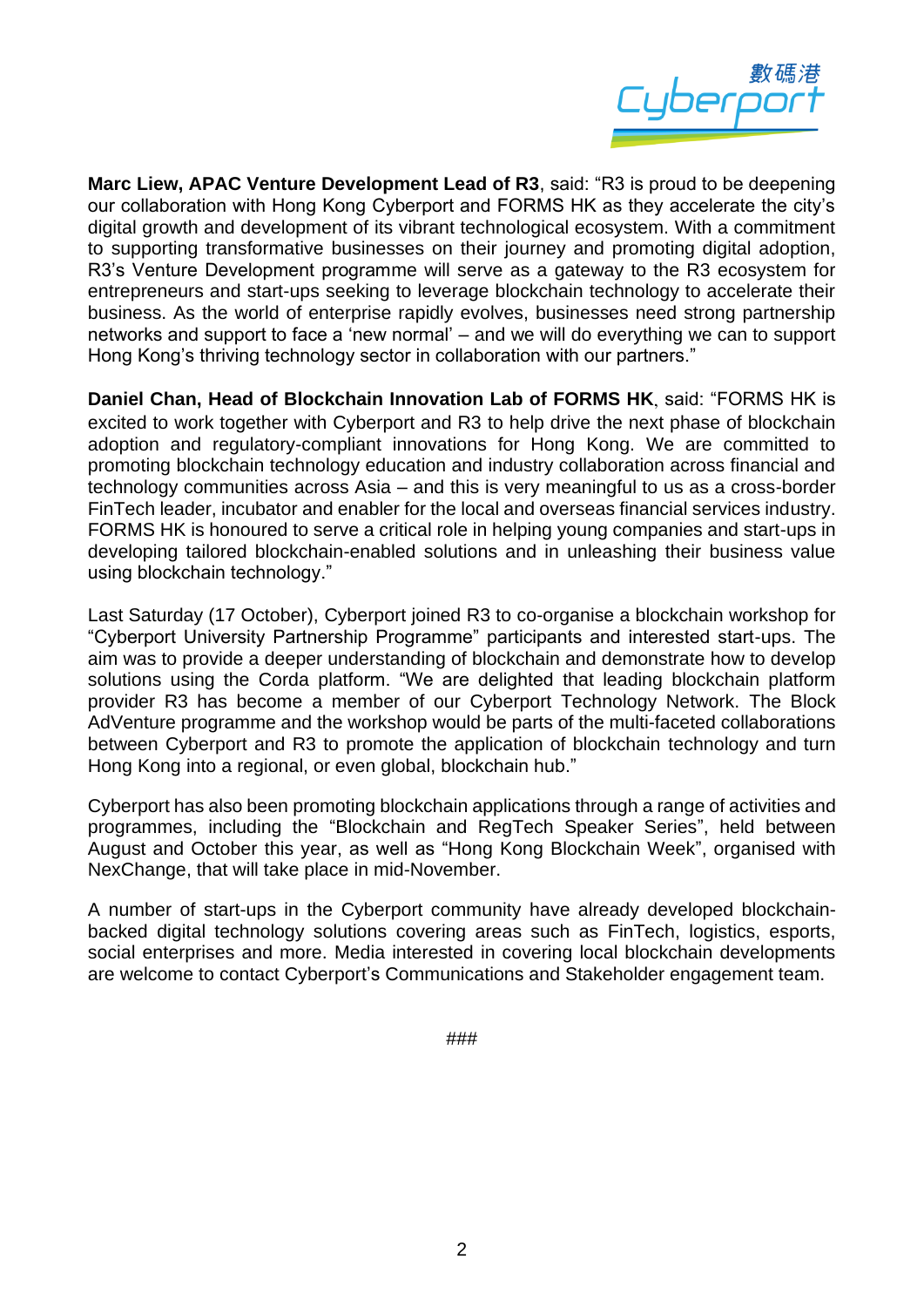

For high resolution photos, please download via [this link.](https://drive.google.com/drive/folders/1HL-DboWiusOp44uOW5OhpUoZvsgS7Vwd?usp=sharing)



A briefing session to introduce the "Block AdVenture" programme was held this afternoon, hosted by Rico Tang, Senior Manager, FinTech (Blockchain & RegTech) of Cyberport (top left), Vienna Koh, FinTech Managing Consultant of FORMS HK (top right), Marc Liew, APAC Venture Development Lead of R3 (bottom left), and Jay Law. Strategic Account Director of R3 (bottom right).



Eric Chan, Chief Public Mission Officer of Cyberport, welcomed R3 to the Cyberport Technology Network and looks forward to various multi-faceted collaborations to promote blockchain applications that can help turn Hong Kong into a regional, or even global, blockchain hub.